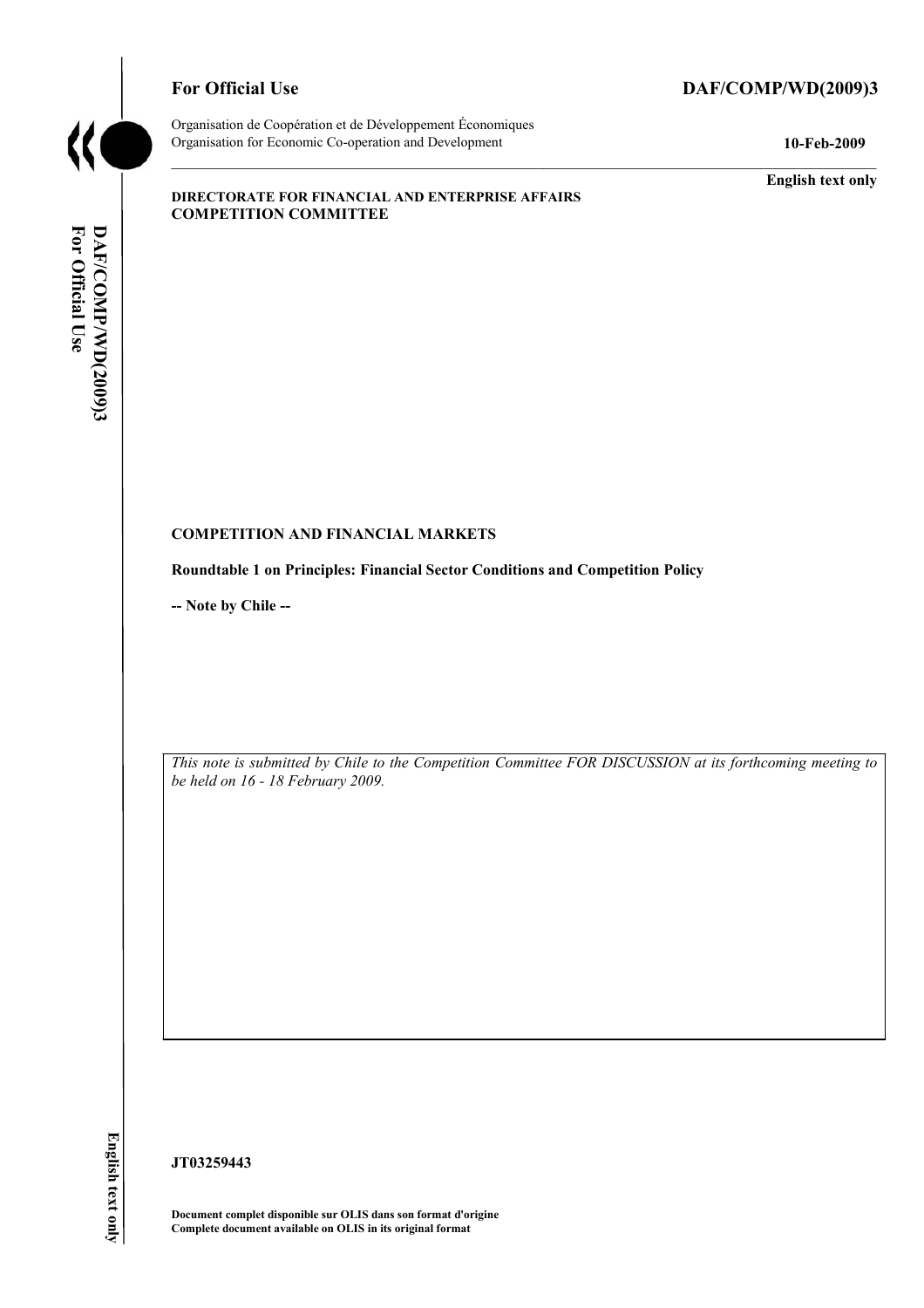## **FINANCIAL SECTOR CONDITIONS AND COMPETITION POLICY**

#### **-- Contribution by Chile --**

#### **1. How are financial markets distinct from other types of markets?**

1. An economy's financial sector is the set of institutions, services and instruments involved in the transference of financial assets and their inherent risks, among economic agents.

2. Since the financial sector embraces money in all of its forms and functions, it is normally referred to as a macroeconomic matter, and treated as such by governments. However, important micro considerations are usually at the centre of the public discussion on the working of the system.

3. Financial markets differ from other markets in several, subtle ways. In particular, they provide the economy with mediums of payments, and generate the mechanisms and instruments that act as a vehicle for savings, deposits and the raising of funds from the public. Yet in this very function lies the intrinsic vulnerability of the sector and of the entire economy thereof**:** a run on bank deposits for instance – a simultaneous withdrawal–, can render banks insolvent and eventually in default, which would severely impair the economy's payment system.

4. In order to minimize those and other risks, several solutions have been implemented. Needless to say, the first one is the setting up of a sectoral, specialized government supervisor whose regulations actually aim at cautioning the public resources at risk. This is so precisely because of the additional solutions implemented, namely, that the State takes upon itself part of the banking risks by acting, on the one hand, as a provider of deposits insurance, and on the other as a lender of last resort. This in turn entails a risk of abuse or moral hazard arising from the fact that, given the insurance, its beneficiaries (banks and lenders alike) have fewer incentives to prevent the loss occurrence. The government, therefore, charges the banks a number of "deductibles" that are implicit in its regulations.

5. As far as the financial sector is concerned, neither economies of scale –that can be very large– nor natural entry barriers account for a non competitive situation. Yet some situations can arise as the result of the possession of a particular resource, none other than information, at the extent it may be monopolized.

6. Market failures in the financial sector are mainly related to information asymmetries, which allow the privileged side the possibility of operating to the detriment of the other party. This is particularly so if one considers securities markets, a sub-set of the financial sector, since they have no physical nature and so are not directly or immediately assessable by the buyer, who pays for the future delivery of an income flow.

7. The lack of perfect or symmetrical information makes for the market's unpredictability, which translates as risk and /or uncertainty. This is why financial regulation points towards minimizing risks and information asymmetries and their subsequent possibility of fraud, to which said market is so susceptible.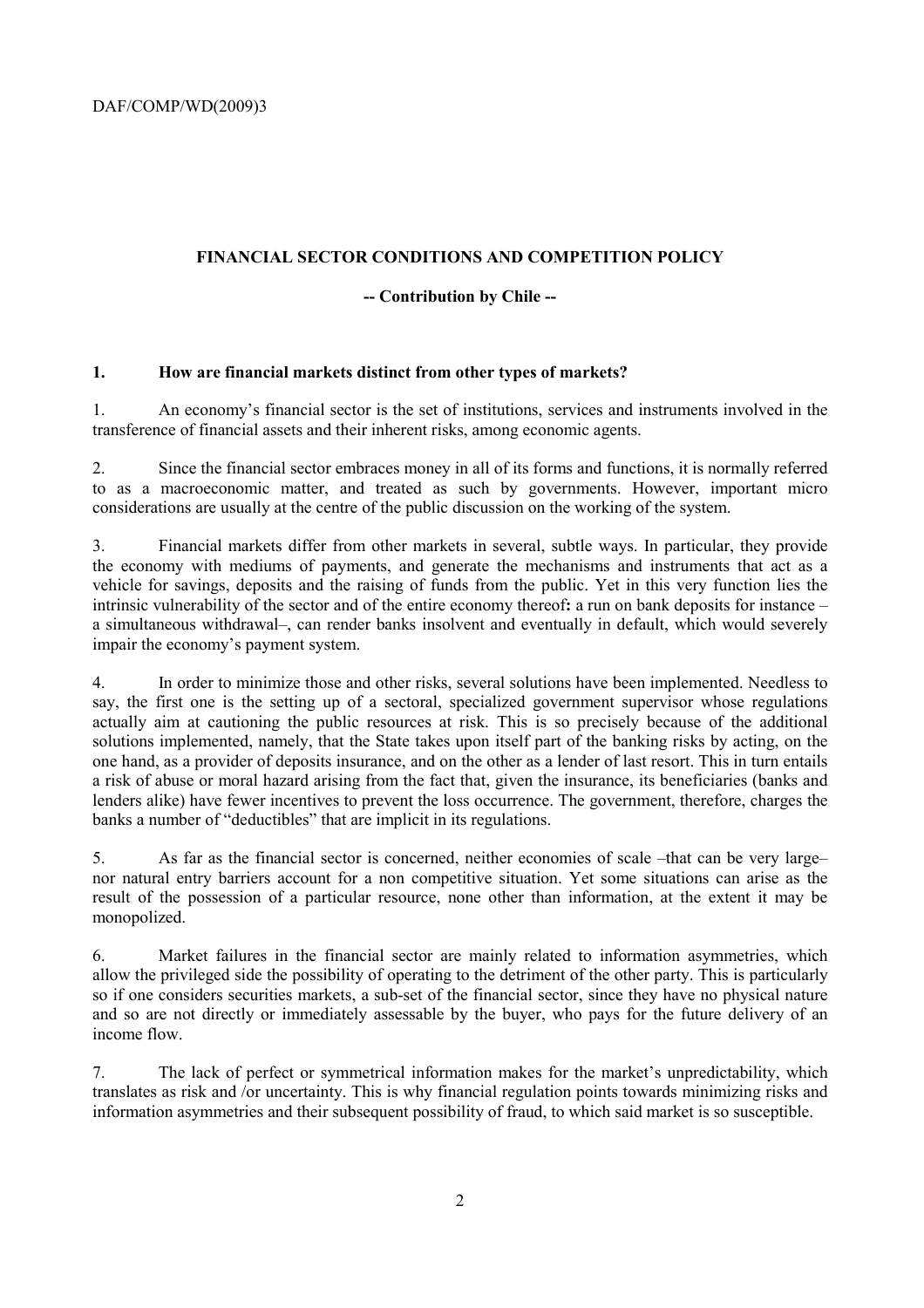### **2. In what way might competition policy treat financial institutions and products differently as a result of these differences?**

8. Because of the above mentioned particularities, competition policy usually takes a secondary place regarding other regulation goals. Governments generally relegate or even exclude competition policy from their governance of financial markets.

9. However, when allowed to intervene, competition authorities should assess the expected costs and benefits of their interventions.<sup>1</sup> This requires high standards of technical analysis and a great deal of commitment to the technical analysis of this sector, and the allocation of resources, that some small authorities may not always be in condition to assume.

10. In the case of Chile the banking sector is regulated by the Central Bank and by the Superintendence of Banks and Financial Institutions, two agencies that are well resourced and that have developed highly technical teams. In principle, competition authorities can intervene in this sector like in any other, with no specific limitation or exception. Yet the presence of these strong sector regulators undoubtedly makes a difference with respect to other -non regulated- sectors.

11. First, it is possible –and often the case- that the sector specific regulations observe standard competition goals. Yet it is always required that competition authorities advocate for competition goals to be considered a priority by sector regulators, and it is paramount to develop technical skills in order to conduct the necessary analysis at the required standards.

12. There are certain cases in which, although in compliance with the sector regulations, the conduct of financial agents could be at odds with competition law. The competition system will then have to pursue enforcement actions. Some actions are also triggered by mergers that sector regulators may have previously reviewed in the light of their regulations. The following section presents a brief on a number of enforcement cases.

### **3. Some recent cases in competition enforcement in the chilean financial sector**

### *3.1 Decisions 1073/ 1999 and 1078/ 1999; Rulings 556/ 2000 and 647/ 2002: Stock Exchanges' fees.*

# *3.1.1 Key facts*

13. A regional Stock Exchange accused the country's main stock exchange of charging fees on inter-Exchanges operations

- Relevant market: Inter-Stock Exchanges operations.
- Trial outcome**:** Accused convicted. Fees charged on another Exchange's brokers are uncompetitive and must be eliminated.
- Appeals: Dismissed.

<sup>|&</sup>lt;br>|<br>|

OECD has issued a set of recommendations concerning the competition authorities' relationship with other regulators, which are applicable in this matter.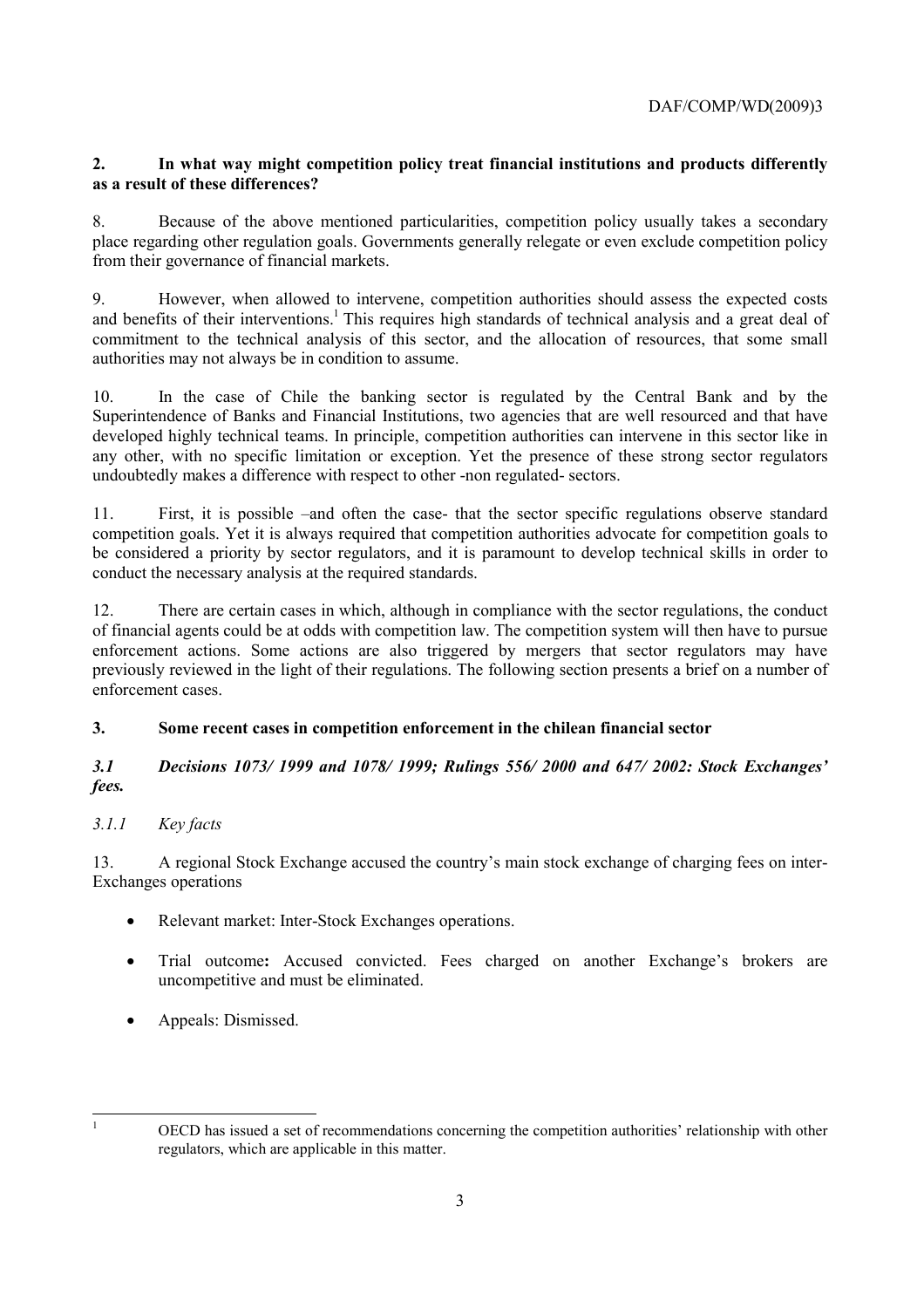# DAF/COMP/WD(2009)3

# *3.1.2 Key elements of the decision*

14. According to the *Comisión Resolutiva*, <sup>2</sup> those fees distorted the market and raised higher entry barriers for emerging exchanges. Besides, they discouraged arbitrage among Exchanges and differentiated markets that —because of their very nature— had to be unified.

## *3.2 Ruling 639/ 02: Banking merger*

## *3.2.1 Key facts*

15. Two Congressmen and the *Fiscalía Nacional Económica3* objected the acquisition of a main Chilean bank by a large Spanish bank.

- Relevant market**:** Banking loans
- Trial outcome**:** Charges dismissed.
- Appeals: No.

# *3.2.2 Key elements of the decision*

16. No evidence was found in the relevant market that the behaviour of two banks under the same holding would entail the exclusion of current or potential competitors, neither of price increases or widening of banking spreads. Furthermore, barriers to entry to the relevant market had been decreased, thus reducing the risk of abuse of any dominant position that might be achieved. Restrictions to capital inflows had also been eliminated, thus favouring the raising of fresh funds by incumbent banks. Therefore, the joint control of both banks did not bring about concerns, of a significant risk for competition.

17. However, the bank regulator was ordered to check the interest rates charged by the banks engaged in the operation, particularly in the districts and regions where one or both banks reached a market share above 50%.

# *3.3 Ruling 656/ 02 and 666/02, Information by Commercial Creditors*

### *3.3.1 Key facts*

18. The *Comisión Resolutiva* was requested to issue general standards on the information to be disclosed by non banking creditors (retailers) to its targeted customers.

• Relevant market**:** Credit card issuance by department stores and other retailers.

# *3.3.2 Key elements of the decision*

19. Creditors ("lenders") addressed to by the rulings were ordered to determine on a daily basis the effective interest rates that were to be charged as well as any other charges that could affect the borrowers throughout the credit period, and to inform their customers of such charges.

 $\frac{1}{2}$ This Commission preceded the Competition Tribunal, which is the decisional body since April 2004.

<sup>3</sup> The Investigative Agency.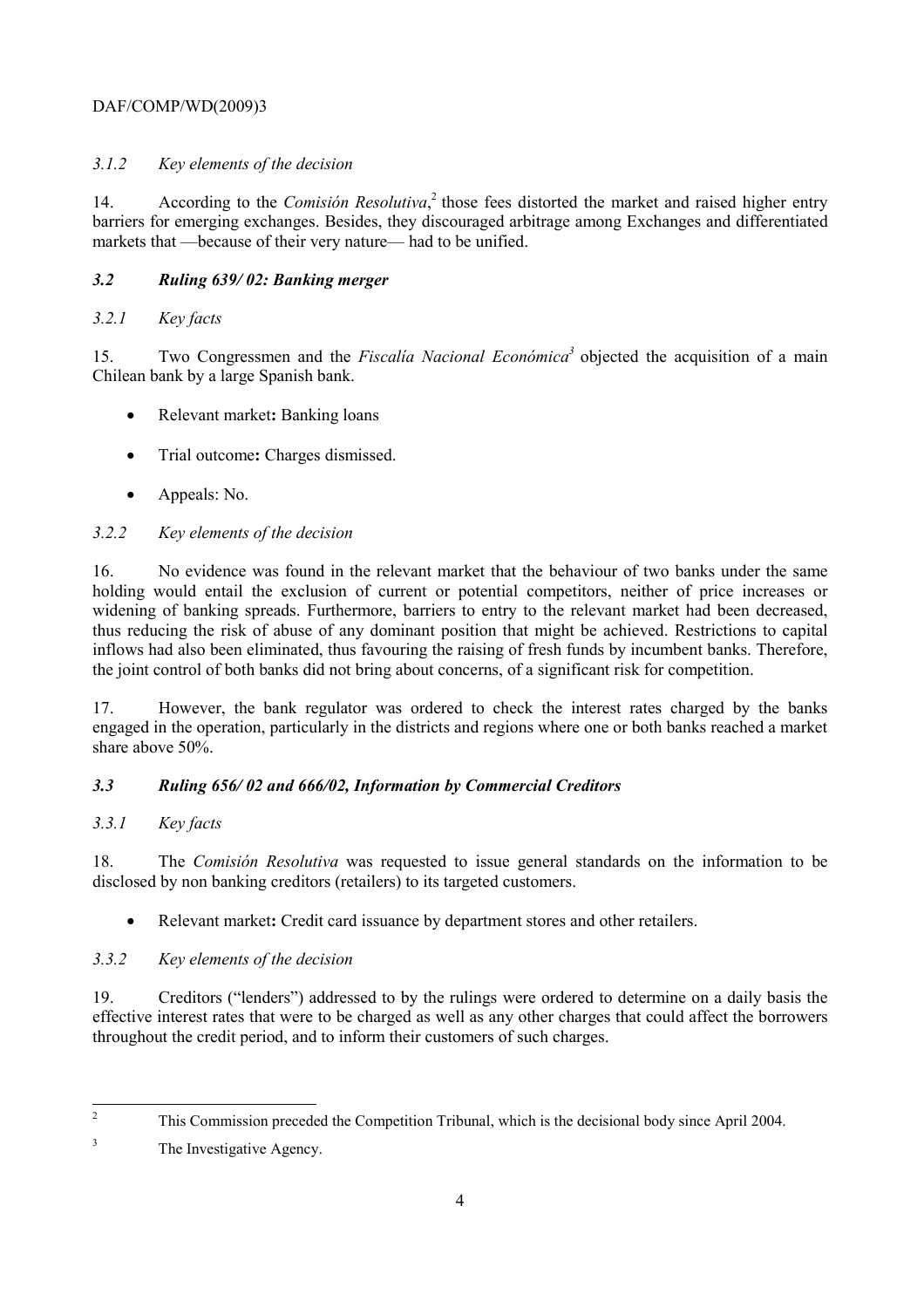20. This decision came to be particularly important for it was used as a basis in the elaboration of sector's and consumer's regulations.

## *3.4 Ruling 704/ 03: Competition Agency vs. Department Stores, on Credit Cards*

## *3.4.1 Key facts*

21. During the 2002 Christmas season, three large department stores refused to accept payments with banking cards that were allowing cardholders to pay in three instalments with no interest. The competition agency accused the stores of abusing their market power, on the grounds of the actual integration of their retail and credit businesses. Relevant market**:** retail sales payable with credit cards.

- Trial outcome**:** each department store was fined US\$ 181,000.
- Appeals**:** Yes. The Supreme Court sustained the *Comisión Resolutiva's* ruling.

### *3.4.2 Key elements of the decision*

22. Evidence gathered showed that between 65-75 % of department stores' sales was paid by means of credit cards of their own issuance, largely surpassing the use of banking cards in those sales. The joint refusal by said stores to accept banking cards constituted an abuse of their respective dominant positions, with the aim of protecting their own credit business.

### *3.5 Decision 1270/ 03, and Ruling 29/ 05: Competition Agency vs. Banking Credit Card Administrator*

### *3.5.1 Key facts*

23. Transbank is an outsourcing firm for the management of banking credit cards. In this role, during 2001 and 2002 the firm acted as a monopolist to the trading stores accepting payments and as a monopsonist to the supplier of computer facilities for its business. It was accused, moreover, of imposing a discriminatory tariffs structure to card issuers.

- Relevant market**:** the management and operation of bank credit cards.
- Trial outcome**:** Defendant pronounced guilty.
- Appeals**:** None. The case went on until an agreement was reached between the firm and the Commission, whereby the former was required to engage in fair practices toward its customers.

### *3.5.2 Key elements of the decision*

24. The trial started before the former Competition decisional bodies and ended before the Competition Tribunal with a partial settlement between the firm and the Fiscalía Nacional Económica that provided for the reduction of the operation fees of debit and credit cards. Moreover, the Competition Tribunal imposed the firm a fine of approximately US\$60.000. Finally, the Competition Tribunal decided over the issues which the parties did not agree upon.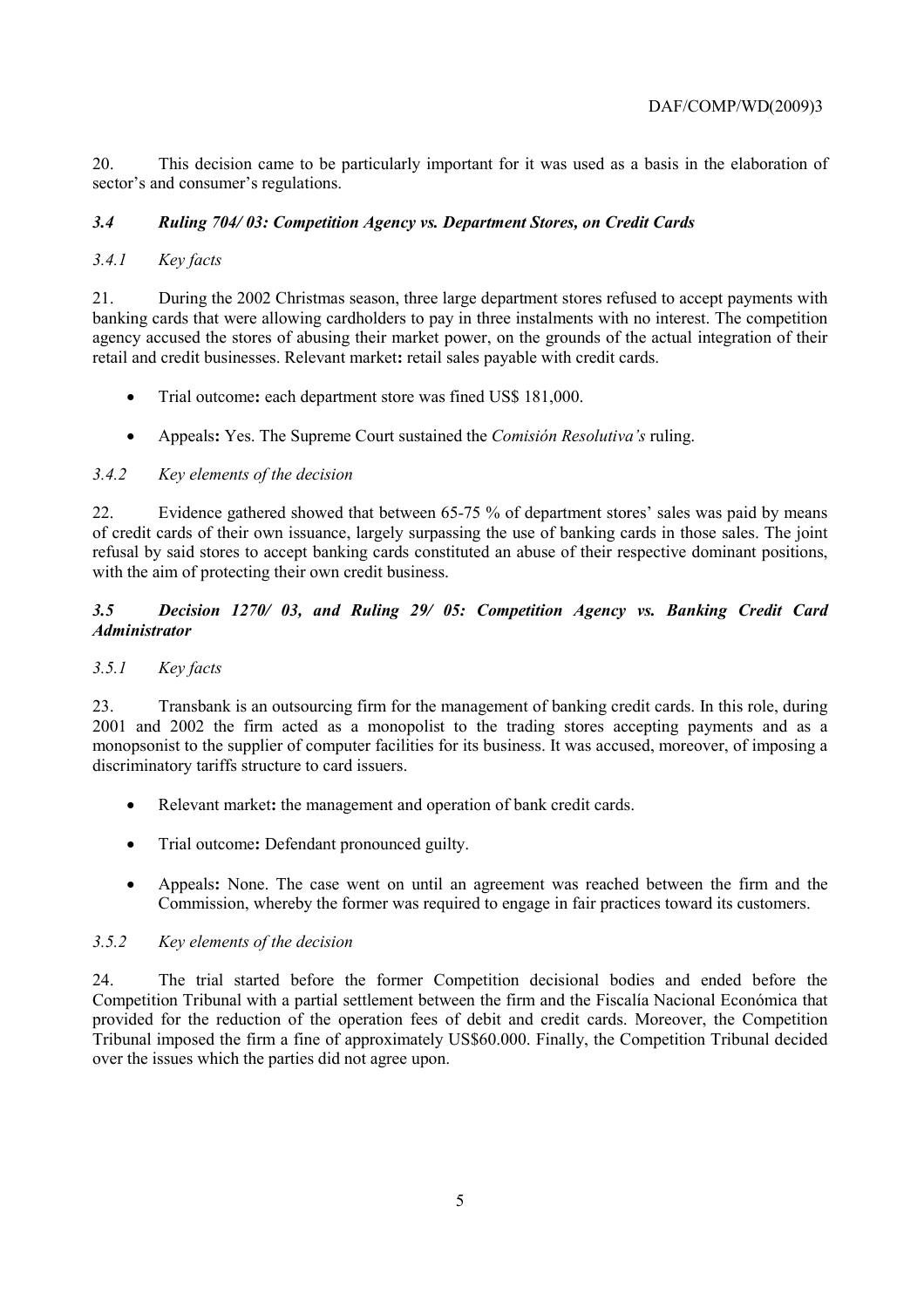#### DAF/COMP/WD(2009)3

# *3.6 Ruling 719/ 03, Risk Rating Agencies' Merging, 2003: Amendment Advised to the Securities Law*

#### *3.6.1 Key facts*

25. An insurance company complained that the merging of two risk rating firms was to give rise to the largest, clearly dominant rating agency in the country.

- Relevant market: Risk ratings for corporate bonds.
- Trial outcome: Charges dismissed
- Appeals: No.

#### *3.6.2 Key elements of the decision*

26. No evidence was found of either concentration or entrance barriers in the relevant market. Competition authorities, however, remarked that the Securities Law made it mandatory for risk rating firms to display and permanently hold a capital equal to or exceeding the equivalent of US \$ 166,000 as of December 2008. Currently, this directive is no longer justified, professional proficiency and competition being the key elements to ensure safety and trust in the relevant market. Consequently, the competition authority requested the government to consider the elimination, or at least reduction, of that amount, a proposal not agreed upon so far.

#### *3.7 Ruling 15 / 05, Consumers Association vs. Banking Association*

#### *3.7.1 Key facts*

27. The National Consumers Association accused the Banking Association of anticompetitive behaviour consisting of price agreements, collusion in the determination of the banking interest rate and transparency failures when charging interests, commissions and other items.

- Relevant market: The banking system
- Trial outcome: Allegation dismissed
- Appeals: No.

#### *3.7.2 Key elements of the decision*

28. Evidence gathered was deemed insufficient to prove any of the behaviours attributed to the defendant.

#### *3.8 Ruling 63 / 08, Bank vs. Retailers' Credit Cards*

#### *3.8.1 Key facts*

29. In 2006 two large department stores put undue pressure on their suppliers of electronic household appliances in order for them to resign their participation in a commercial fair organized by a major Chilean bank, thus precluding the fair's achievement.